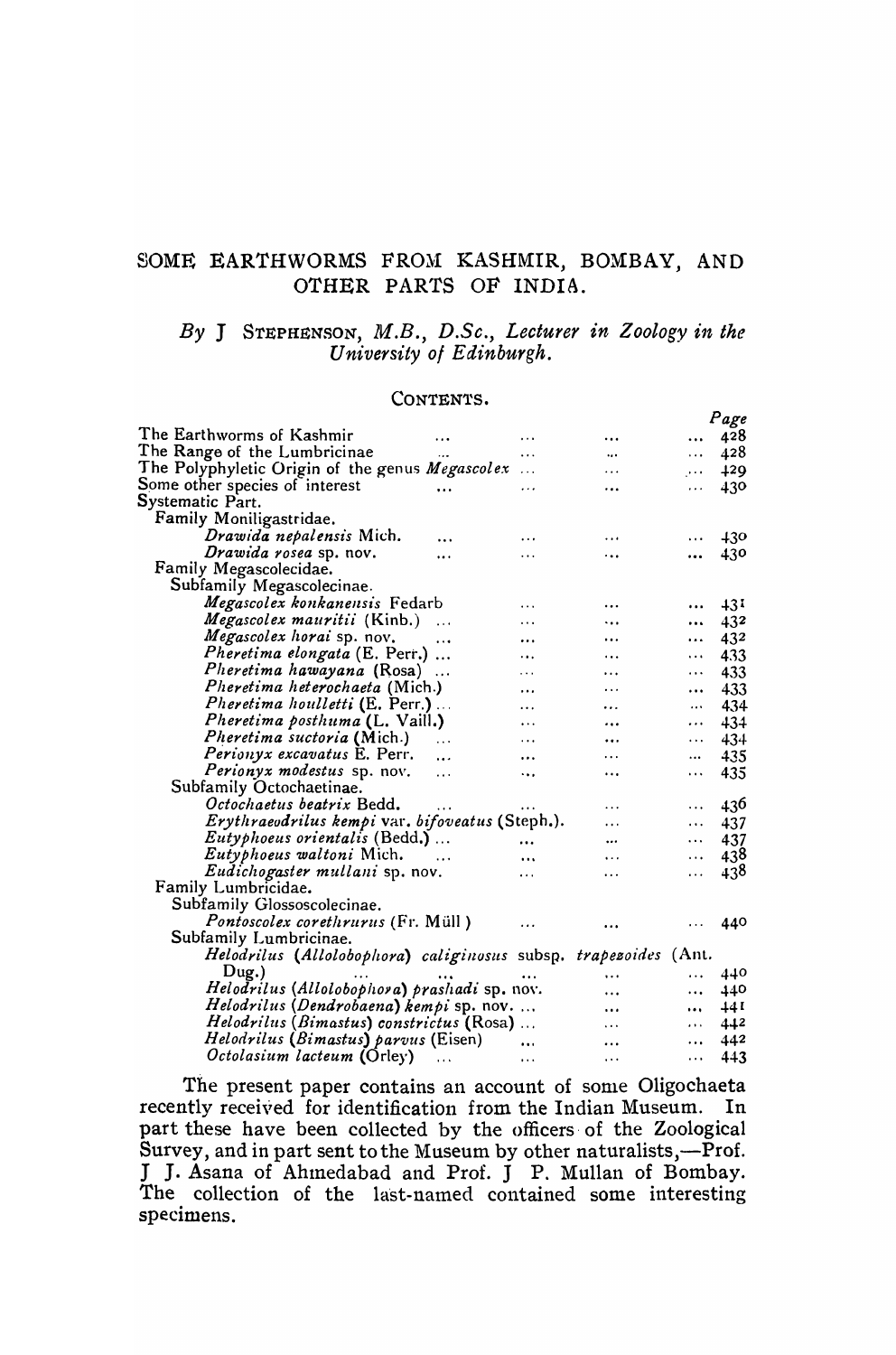#### THE EARTHWORMS OF KASHMIR.

Our knowledge of the worms of Kashmir has hitherto been meagre in the extreme. In the Report on the Natural History Results of the Pamir Boundary Commission, published in 1898 (1) Alcock states: "Three species of earthworms were obtained. one in the Kishenganga Valley at  $8100$  ft., one in the Gilgit River Valley at over 7000 ft., and one in the Yasin Valley at 8000 ft. Specimens of all of these were sent to Mr. F. E. Beddard, F.R.S., who writes as follows concerning them: 'They are entirely European, i.e. Palaearctic species; they belong, in fact, to the usual British forms. This is of interest, as being an approximation to discovering the limits of the Oriental region for worms.'" Michaelsen in 1909 (3) identified three species (Eisenia rosea (Sav.), *Helodrilus (Allolobophora) caliginosus* subsp. *trapezoides*  (Ant. Dug.), and *H elodrilus (Bimasttts) parvus* (Eisen) in collections received from the Indian Museum; and I had a *Limnodrilus*, species unrecognizable, sent to me from one of the high lakes  $(q)$ . Thus the only identified species of Oligochaeta from this region are the three recorded by Michaelsen.

This is perhaps surprising, seeing that Kashmir is a favourite summer resort, and is visited annually by large numbers of tra vellers from all parts of India, and indeed from other parts of the world also. There are possibly two reasons for the paucity of the collections. One is that Kashmir is a holiday country, and. zoologists who visit it are doubtless concerned rather in providing for themselves a change of interests than in pursuing their usual occupation ;—at least this has been the case with myself. The other is that it has been recognized that Kashmir belongs to the Palaearctic region, and not to the Oriental, which is of greater interest to Indian naturalists.

The present small collection contains only three identifiable species, of which two have been previously recorded, while one is new. These all belong to the Lumbricinae, a Palaearctic group.

# THE RANGE OF THE LUMBRICINAE.

The Lumbricinae are a recently evolved and dominant group of earthworms, which possesses great powers of adaptation to new surroundings, and of which numerous species have been carried by man and have established themselves all over the world.

The occurrence of these peregrine species of Lumbricinae gives no clue, therefore, to the zoogeographical affinities of the region where they are found; and since Beddard's and Michaelsen's records are entirely of these " world-wanderers," it would have been permissible to regard Kashmir as possessing no proper earthworm fauna of its own, and therefore as not to be included in the territory of any particular family or group of Oligochaeta.

Some little time ago, however, I described a new species of Lumbricine from Murree in the Himalayas (10), a few miles only from the southern border of Kashmir. In addition, one of the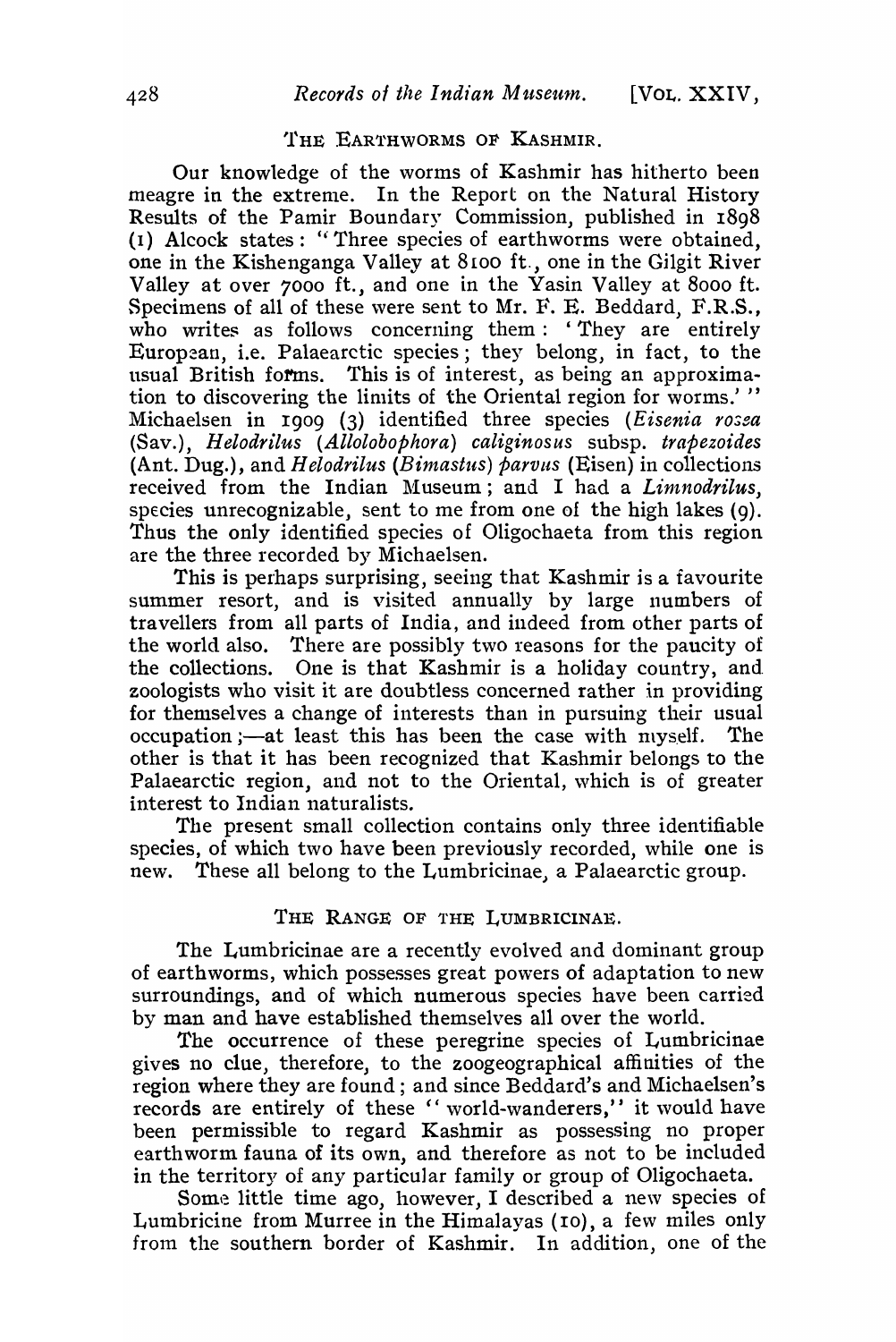# 1922.] J. STEPHENSON: *Earthworms from Kashmir & India.* 429

species here recorded from Kashmir appears to be new, and therefore possibly endemic. These justify the inclusion of this region, at least provisionally, in the territory of the Lumbricinae.

Simla, the summer capital of India, and the surrounding area in the W Himalayas, swarm, as might be expected, with peregrine Lumbricines, from which no zoogeographical conclusions can be drawn. But here too a new and possibly endemic Lumbricine is now found to occur *(Helodrilus (Dendrobaena) kempi, v. in/ra);*  the W Himalayas may thus probably be added to the proper territory of the Lumbricinae. The extreme outpost of the subfamily appears to be Calcutta, whence *Helodrilus (Bimastus) indicus* was described some years ago by Michaelsen (3). These four species are the only endemic Lumbricinae so far known in India.

# THE POLYPHYLETIC ORIGIN OF THE GENUS *MEGASCOLEX*.

That the genus *Megascolex* is polyphyletic, i.e. that different species of the genus have arisen in different places, at different times, and from different ancestors, is already recognized. Michaelsen (5) has pointed out the close relation of certain S. Indian species of *Megascolex* to certain S. Indian species of *Notoscolex* (the group of M *egascolex travancorensis* to that of N *otoscolex*  ponn~udianus), and argues that these species of *Megascolex* have in all probability arisen from the local representatives of *N otoscolex.*  There is also a similar correspondence between species of N *otoscolex*  and species of *Megascolex* in another restricted area, the N. Island of New Zealand; here, too, the inference is that the latter have arisen from the former. I have shown  $(II)$  that a worm which is by definition a *Megascolex* has descended from some species of *Perionyx,* in a region more than a thousand miles away from the proper Indian *M egascolex* territory; and have in the same paper given some reason for thinking that certain species of *Megascolex* may be descended from still another genus *Spenceriella.* 

Perhaps the clearest case of an independent origin of a species of *M egascolex,* however, is that of *AI egascolex horai,* described below. The worm has certain remarkable peculiarities; it is unique in the genus in having the male pores on segment xvii, one segment in front of the normal position for the genus; and both male and female organs are found, on dissection, to be shifted one segment forwards. There are also well marked and stalked calciferous glands in segments x, xi and xii; such stalked calciferous glands scarcely occur elsewhere amongst the Indian species of M *egascolex.* 

Now a small group of species of *N otoscotex* has exactly these same characters; and here too the species *(Notoscolex oneilli*, *stewarti,* and *striatus)* are peculiar in these respects in their genus. The species of *Notoscolex* were found in the Abor country in the Assamese Himalayas; *Megascolex horai* was taken at Cherrapunji, also in Assam (though not in the Himalayas), more than a thousand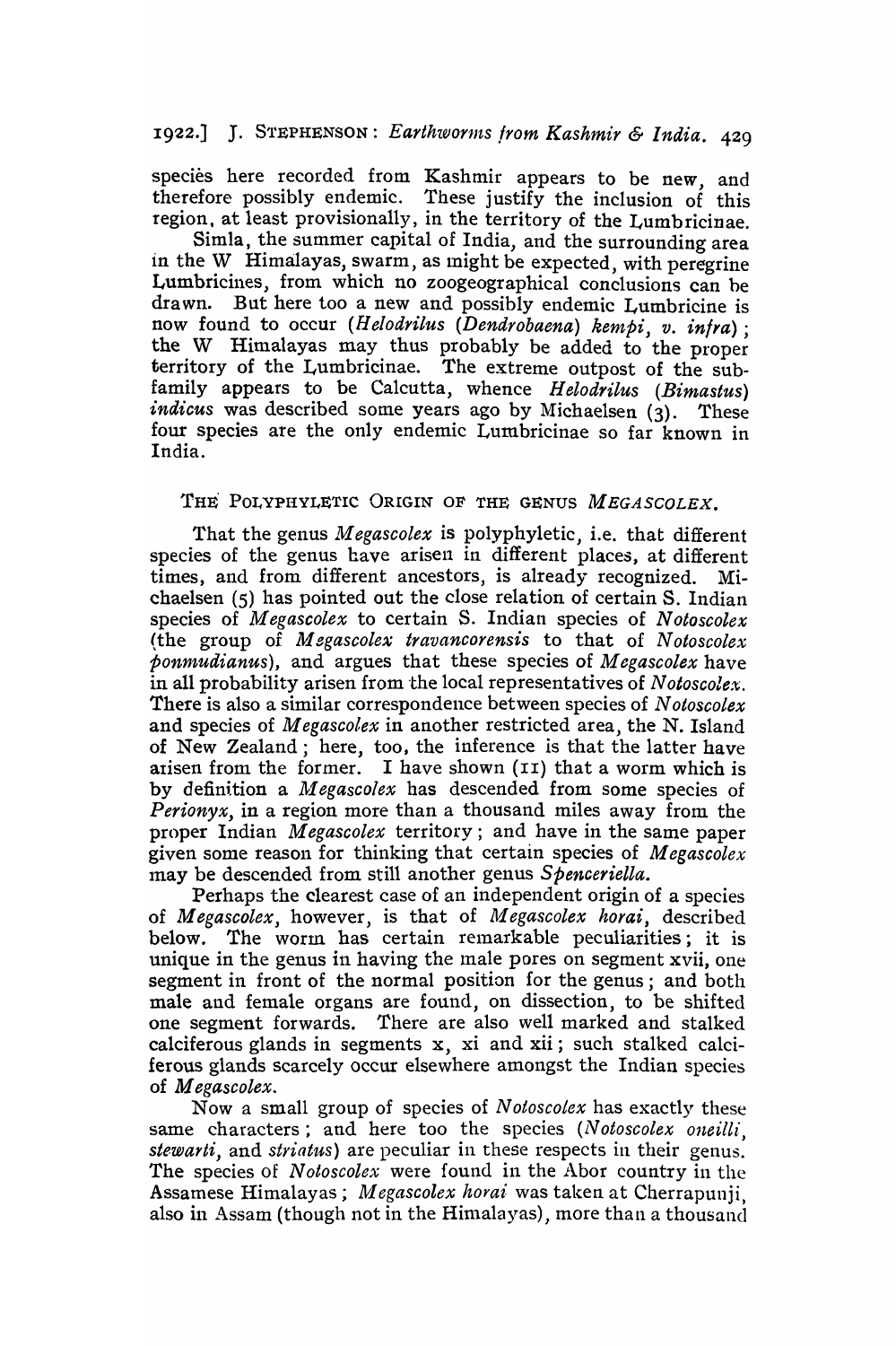miles from the proper Indian *Megascolex* region. There can be no doubt that while the majority of species of *Megaseolex* have arisen from *Notoseolex* elsewhere, this species has had an independent origin from a local species of N *otoscolex* in Assam.l

# SOME OTHER SPECIES OF INTEREST.

A new *Drawida* and a new *Perionyx* are also to be recorded from Assam, and a new *Eudichogaster* from Bombay.

It has been interesting to rediscover *E utyphoeus oyientalis*  (Bedd.) with its peculiar penial setae, and *Octochaetus beatrix*  Bedd., in which I have found small penial setae, previously overlooked.

Both the new species of Lumbricinae illustrate the fact, brought out by Michaelsen (4), that the subgenera of *Helodrilus* may run into each other, and have no sharp limits. Thus one of the species, which I assign to the subgenus *Allolobophora* agrees with *Binzastus* in having no spermathecae; while the other, which I place in *Dendrobaena,* agrees with *Allolobophora* in the characters of the seminal vesicles.

#### Family MONILIGASTRIDAE.

### Genus Drawida Mich.

## Drawida nepalensis Mich.

Dehra Dun, compound of the Forest Research Institute (serial No. 111 of 27"viii·192I).

Dorsal pores are usually absent in the genus *Drawida,* but I have previously noted (10) that in this species vestiges are present, in the form of gaps' in the muscular layers of the body-wall. These vestiges were very obvious in the present specimens, though there were no actual perforations. They occurred from furrow  $4/5$  onwards.

# Drawida rosea, sp. nov.

Cherrapunji, Assam: under stones and in muddy pools around Dak Bungalow. S. L. Hora. 2S'X' 1921. A single specimen.

*External Characters* :-Length I02 mm. Maximum diameter 3 mm. Segments 149. Colour grey, but with a faint pinkish tinge dorsally.

Prostomium prolobous.

Dorsal pores absent, but vestiges are visible in the middle of the body.

Nephridiopores in the line of the lateral setae.

The setae are closely paired, *aa=4/5 be; dd=4/7* of the circumference. The setae begin on segment ii.

The clitellum embraces segments  $x$ -xiii, but xiv and perhaps ix are slightly altered.

<sup>&</sup>lt;sup>1</sup> On the fusion of the genera *Notoscolex* and *Megascolex* by Michaelsen cf. Michaelsen  $(6)$  and Stephenson  $(11)$ .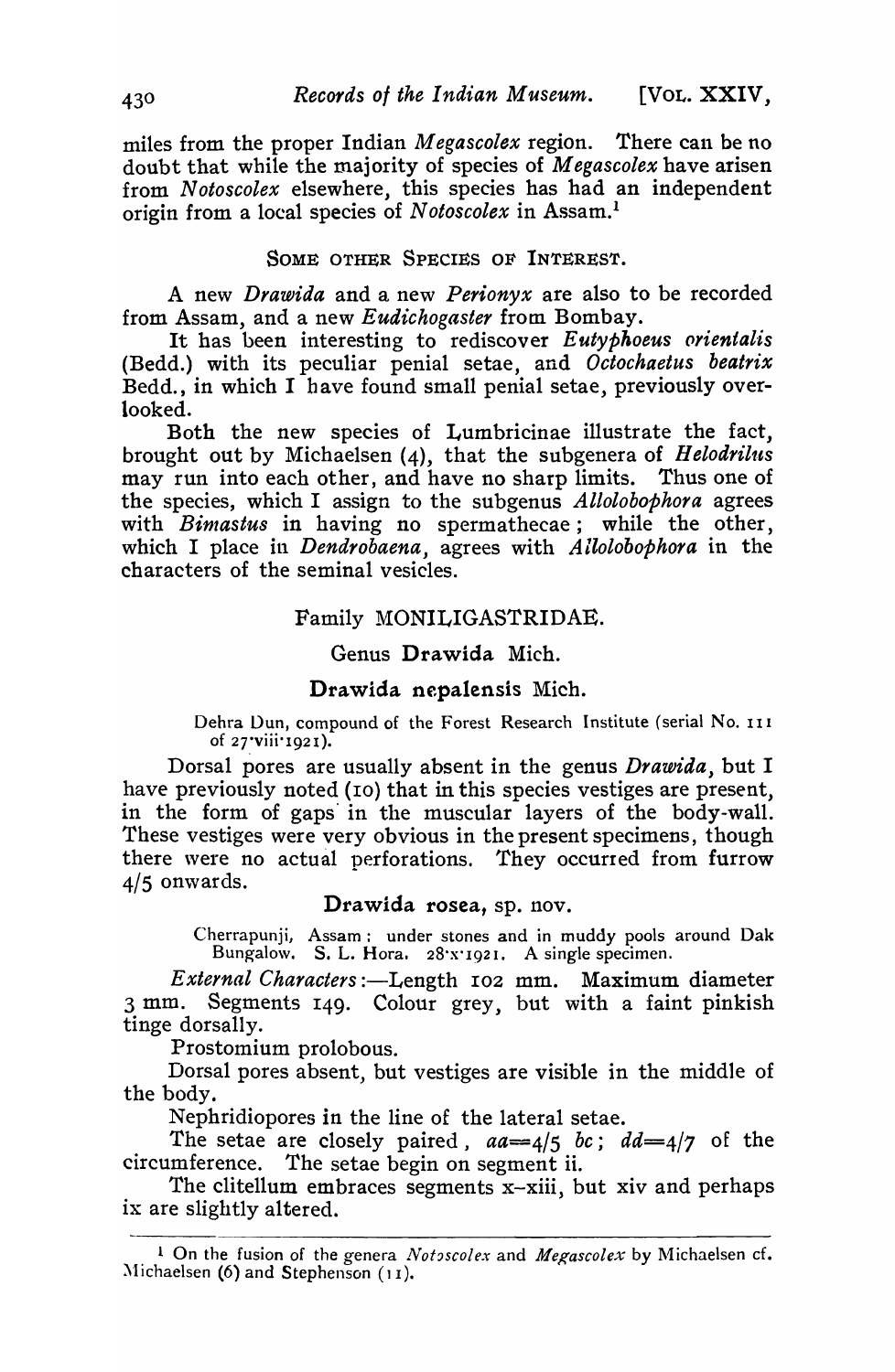# 1922.] J. STEPHENSON: *Earthworms from Kashmir & India.* 431

The male pores are situated on small somewhat irregular transversely elongated papillae at the hinder border of segm. x ; they are immediately outside-almost in-the line of setae *b.*  Immediately behind the papillae of the male pores, on the anterior part of segm. xi, are a pair of smaller and rounder papillae. The midventral region between the four papillae is somewhat sunken, and darker in colour.

The female pores are minute, in furrow  $\mathbf{11}/\mathbf{12}$ , in line with setae *ab.* 

The spermathecal pores are conspicuous, with swollen margins, in furrow 7/8, between the lines of setae *ab* and *cd,* but nearer the latter. The upper end of the pore reaches the line *cd.* 

*Internal Anatomy* :--Septa 5/6-8/9 are much thickened. There are four gizzards, in segm. xiii-xvi, all well developed. The last heart is in segm. ix.

The testis sacs are large, elongated in shape, and extend into segm. ix, though their greater part is in x; they reach as far back as septum  $\text{IO/II}$ , and are slightly constricted at septum  $\frac{9}{10}$ . The vas deferens lies on the posterior face of septum  $9/10$ ; it is narrow, and thrown into numerous coils.

The prostates are elongated, cylindrical, and bent on themselves; the ental end is rather thicker, and there is no separate duct; the surface is soft and "glandular." The vas deferens enters near the ental end.

Segm. xi is narrow antero-posteriorly, but there is no ovarian chamber; segm. xi is fully opened up on opening the body in the usual way. The segment was full of genital products and the female organs were not separately distinguishable. The ovisacs are large, stoutly and irregularly ovoid in shape, and extend back to septum  $13/14$ .

The spermathecal ampulla is spherical; the duct forms coils on the posterior face of the septum. The atrium is large-not very much smaller than the ampulla; it is a pear-shaped sac, the lower and narrower portion marked by a number of slight annular constrictions, and prolonged into a narrow, bent, duct-like tube, joined at its termination by the spermathecal duct.

*:-The relations of this species seem to be to*  $D$ *. nepalensis* and *papillifer.* 

# Family MEGASCOLECIDAE.

# Subfamily *M EGASCOLECIN AE.*

# Genus Megascolex Templeton.

# Megascolex konkanensis Fedarb.

Bombay. Coll. Prof. J. P. Mullan.

The actual male pores are not usually visible; in these specimens they appear to be on the transverse ridge which runs across the male area on each side, nearer the outer than the inner margin of the area.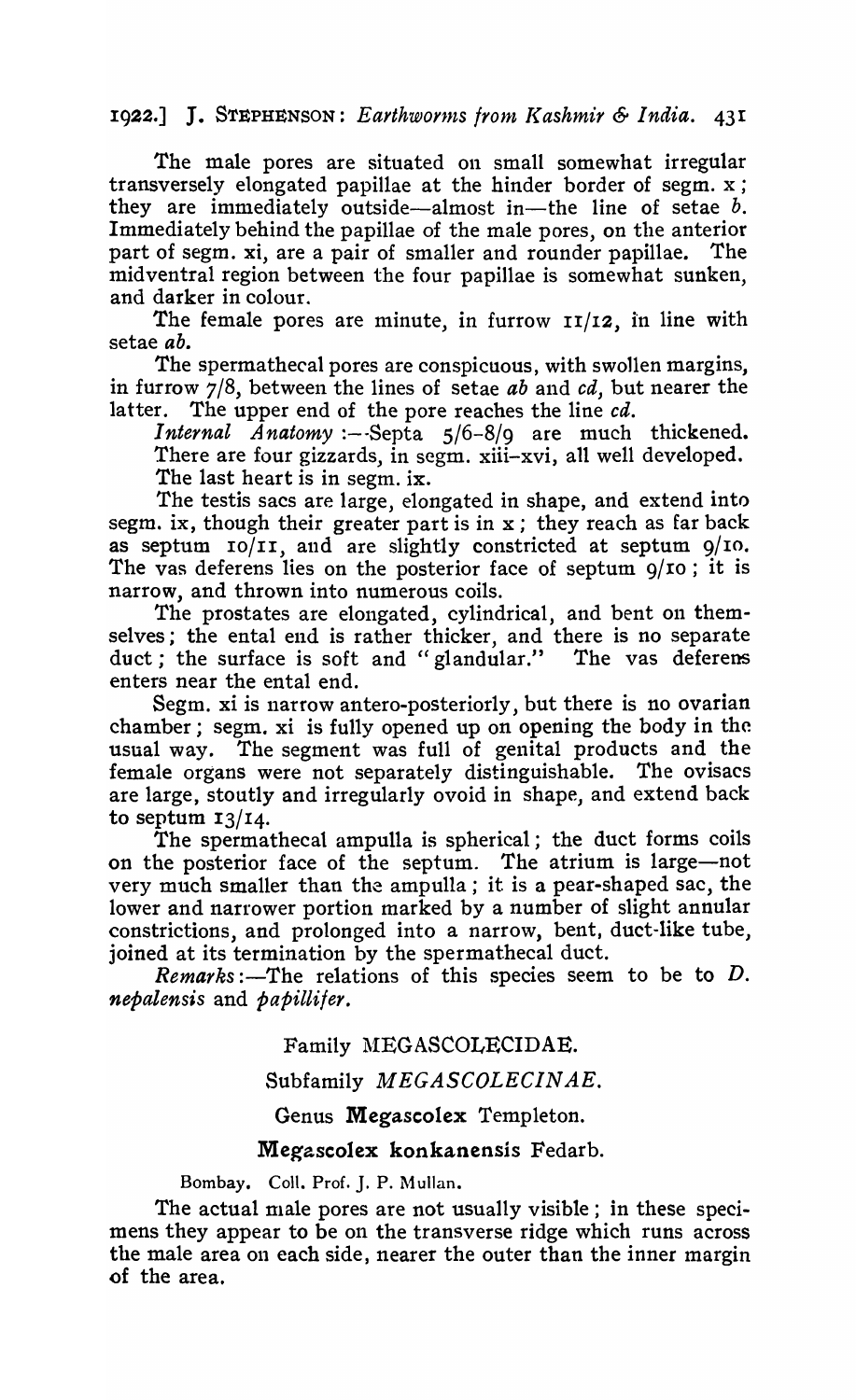## Megascolex mauritii (Kinb.).

Bombay. Coll. Prof. J. P. Mullan. Ahmedabad. Coll. Prof. J. J. Asana.

### Megascolex horai, sp. nov.

Cherrapunji, Assam; under stones and in muddy pools around I)ak Bungalow. 2S·X·I92I. S. L. Hora. A single specimen.

*External Characters* :-I-Iength 110 mm. Diameter 2·5 mm. Segments 188. Colour yellowish grey, no difference between dorsal and ventral surfaces. A long thin worm.

Prostomium slightly epilobous  $(?)$ .

Dorsal pores begin in furrow 10/11.

The setae are disposed in rings; they are of fair size, and form fairly regular longitudinal lines. In front of the male pores the ventral break is equal to 3-4 *ab,* in 'the middle and hinder parts of the body to  $2\frac{1}{2}$ -3 *ab*. The dorsal break is equal to 2-3 *yz* anteriorly, but is much smaller behind the genital region  $(1\frac{1}{4}-1\frac{1}{2})$ yz). The following numbers were counted:  $v/26$ ,  $ix/27$ ,  $xi/32$ , xix/32, and in the middle of the body 28.

The specimen was apparently not fully mature. There was no clitellum, and no genital papillae or markings of any kind.

The male pores are on segm. xvii, on papillae, in line with setae *b,* about one-fifth of the circumference apart.

The female apertures are not visible.

The spermathecal pores are in furrows  $6/7$  and  $7/8$ , in or just internal to the line of *b,* about one-fifth of the circumference apart.

*Internal Anatomy* :- Septum  $4/5$  is thin,  $5/6$  is very thin,  $6/7$ is thin and attached to the ventral body-wall behind the normal site of insertion,-on the left side nearly at the level of furrow  $7/8$ ; the following septa as far as  $13/14$  are perhaps slightly strengthened, but not much; 7/8 is displaced backwards in the same way as 6/7, 8/9 is attached slightly behind its normal line of insertion, but the rest are not displaced. All the septa as far back as 12/13 are strongly convex backwards.

The gizzard is in segm. vi, firm and barrel-shaped.

Calcareous glands are present in segms. x, xi and xii; they are of moderate size, are stalked, and the margins may be lobulated. The intestine begins in xv.

The last heart appears to be in segm. xii.

There are tufted nephridia in segm. v. In the body generally the micronephridia are arranged in a single transverse row in each segment.

Testes and funnels are present in segms. ix and x. Seminal vesicles are found in xi only, they were small in size in the present specimen.

The prostates are small-perhaps not fully developed, they are lobular and deeply bifid on the outer border. The duct is bent round sharply at its ectal end.

Ovaries and perhaps funnels were seen in segm. xii.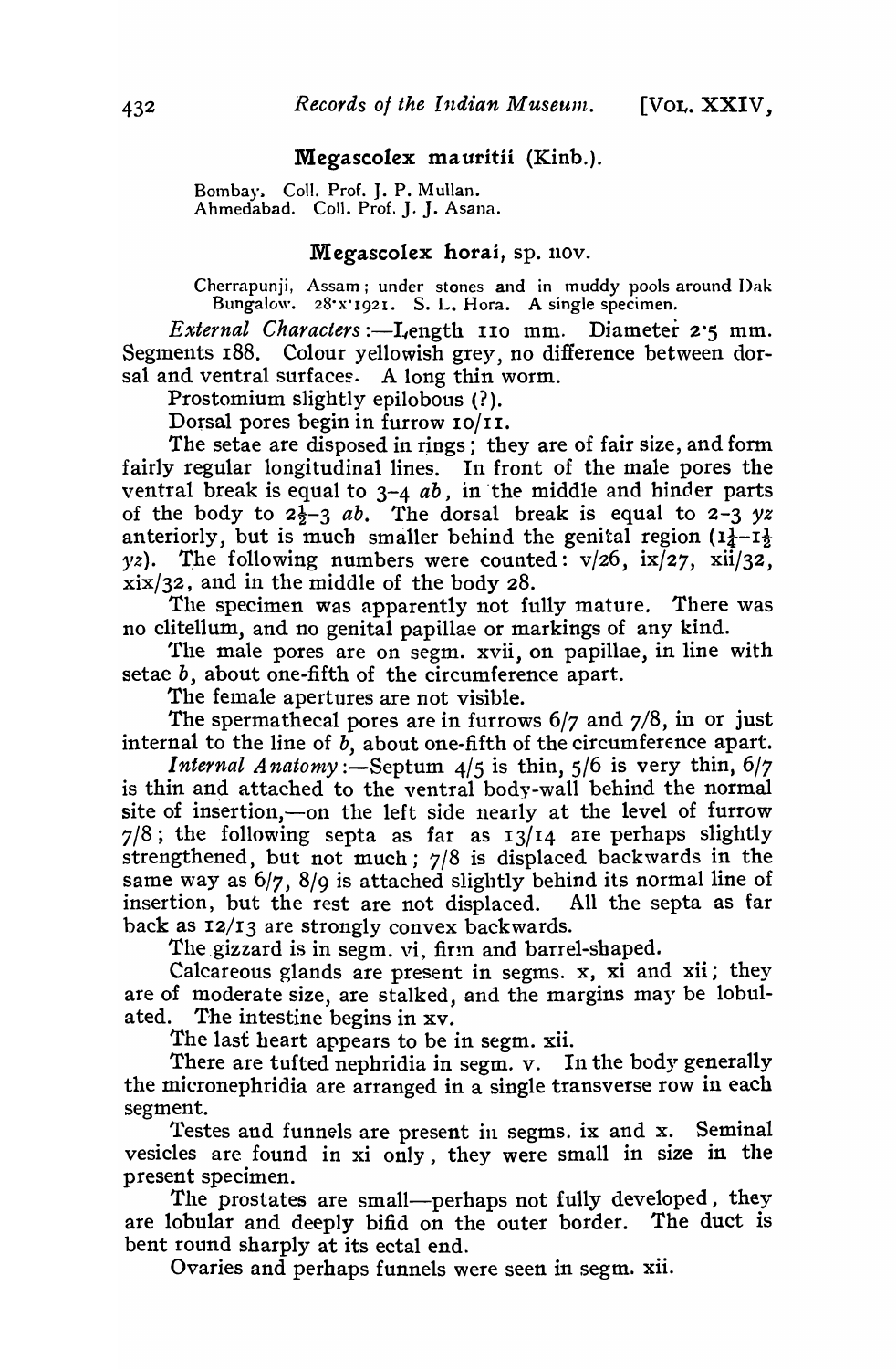# 1922.] J STEPHENSON: Earthworms from Kashmir & India. 433

The spermathecae are small sacs sessile on the body-wall. without duct. There is a single diverticulum, narrow and tubular, as long as or not quite so long as the ampulla; it arises from the inner side of the sac where it joins the body-wall.

There are no penial setae.

## Genus Pheretima Kirb. em. Mich.

### Pheretima elongata (E. Perr.).

Bombay. Coll. Prof. J. P. Mullan.

#### Pheretima hawayana (Rosa).

Dehra Dun; compound of the Forest Research Institute (serial no. 111 of 27'viii'1921).

#### Pheretima heterochaeta (Mich.).

Sariya Tal, about three miles from Naini Tal to the west, and at a lower level than Naini Tal; from underneath stone on the banks of

the lake. A single specimen. Dr. B. Prashad.<br>Cherrapunji, Assam; under stones and in muddy pools around Dak<br>Bungalow. 28'x'1921. S. L. Hora. Several specimens.

Two of the latter batch of specimens showed certain abnormalities, which led to my examining them more closely.

In one specimen, the number of segments counted on the dorsal surface was one greater than those seen ventrally, this was due to the presence of a spiral groove in the anterior part of the body. There were other spiral abnormalities further back, behind the genital region. The clitellum was incomplete on the right side from above the lateral line of the body to the midventral line, it embraced segments xiv-xvi. The male pore was on xviii on the left side, and on xx on the right. There was a papilla midventrally situated on xvii. Internally, and reckoning by the segments seen on the dorsal surface (the above appearances are described as seen from the ventral surface), the spermathecae are situated between segms.  $6/7$ ,  $7/8$ ,  $8/9$  and  $9/10$ ; that in  $7/8$  on the right side has a double ampulla with a single duct and diverticulum, the last heart is in segm. xiv. Seminal vesicles are present in xii, xiii and xiv on the right side, and in xii and xiii on the left. Ovaries and their funnels are present in xiv on the left, and in xiv, xv, xvi and xvii on the right. The prostate of the right side is absent; the male duct ends in xxi.

In the other specimen there were two male pores on the right side, on segms. xviii and xix, each smaller than normal. Internally, the prostate was small on the left side, and there was none on the right. On the right side, both vasa deferentia were continued into the anterior prostatic duct; there was a second prostatic duct in xix, but unconnected with the vasa deferentia. The right anterior prostatic duct was slightly stouter than the one behind it.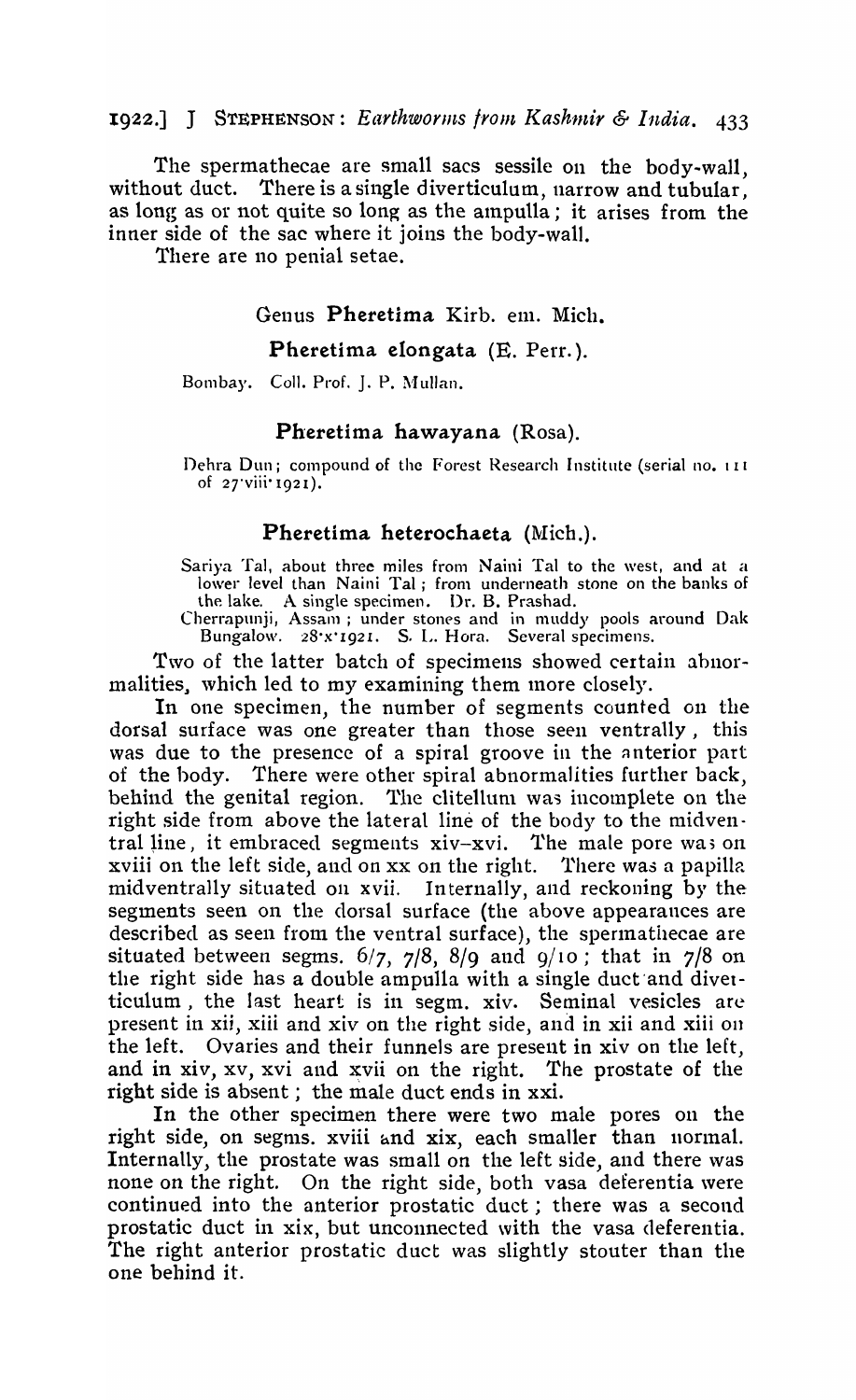## Pheretima houlleti (E. Perrier).

Bombay. Coll. Prof. J. P. Mullan.

Dehra Dun; compound of Forest Research Institute (serial No. III of  $27$ ·viii·1921).

Cherrapunji, Assam; under stones and in muddy pools around Dak Bungalow. 28'x'1921. S. L. Hora. Two specimens.

## Pheretima posthuma  $(I,$  Vaill.).

Dehra Dun j compound of Forest Research Institute (serial No. I I 1 of 27·viii'I92I).

## Pheretima suctoria Mich.

Bombay. Coll. Prof. J. P. Mullan.

As the species has been met with only once previously, and as the present specimen shows a few variations from the description given by Michaelsen  $(3)$ , I add the following notes :-

Length 205 mm. Diameter 6 mm. Colour a dark brown dorsally, paler ventrally. Prostomium small, epilobous  $4/5$ ; the grooves at the sides of the prostomium are hardly different from the numerous other longitudinal grooves round the mouth on the first segment; the backwardly extending process (tongue) of the prostomium not cut off by a groove behind. Dorsal pores from  $13/14$ , perhaps a rudimentary pore in  $12/13$ ,—a deepening of the intersegmental groove in the middorsal line.

The setae are larger on the anterior segments (ii-vi).

The characteristic male area may be described as follows: $-$ On segment xviii, taking up the whole length of the segment, are a pair of raised circular disc-like areas with well defined margins; the interval between these discs is less than the diameter of one of them, and shows seven setae intervening. There are also one or two setae on the inner and outer edges of the discs,-i.e. the setal ring is continued a little way into the discs at each side. The male pore is situated at the centre of the disc on a tiny papilla; and a faint ridge runs transversely across each disc in the line of the setae and of the male pore, behind the ridge, and also transverse in direction, is a slight depression. The discs are light in colour.

Michaelsen places the male pores at the outer border of the discs, about one-third of the circumference apart. This did not seem to be the case here, and from internal examination also the male apertures cannot be so far apart as that,—scarcely,  $I$ think, as much as one-fourth of the circumference apart.

The female pore appeared to be single, in a small depression.

Septum  $4/5$  was slightly thickened;  $5/6$ ,  $6/7$  and  $7/8$  were very stout,  $10/11$  was moderately thick,  $11/12$  and  $12/13$  decreasingly so.

The testis sacs were large, and came up laterally round the alimentary canal on each side, leaving the dorsal surface of the gut uncovered. In segm. xi the sacs enclose the hearts and cover in the seminal vesicles also, in x they enclose the hearts (though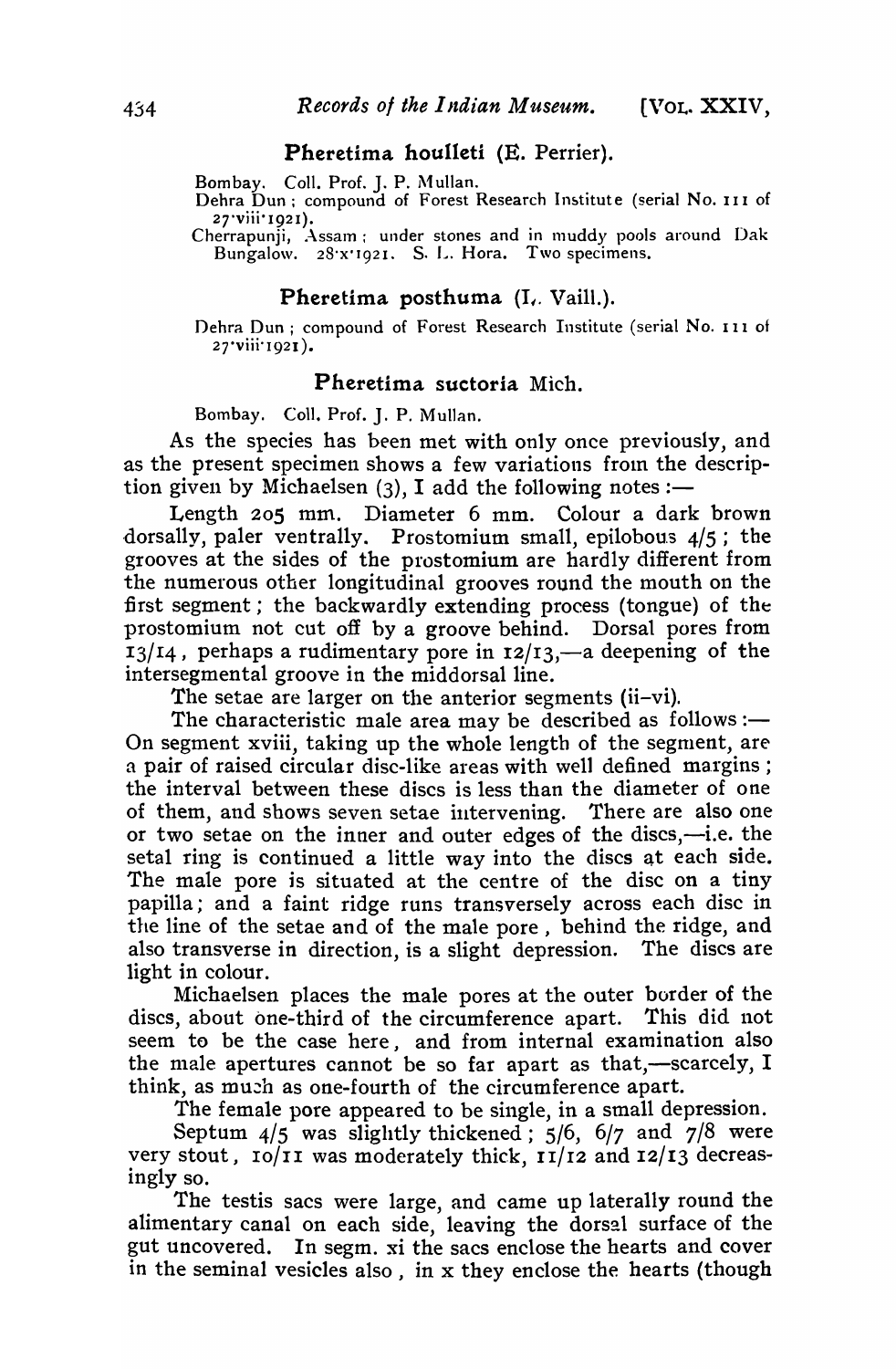at first sight this appears not to be the case; but. the large dark vessel running superficial to the sac is not the proper heart).

The prostatic duct is looped or coiled; it is thin at first, but becomes stout towards its ectal end.

I found no ovisacs.

The spermathecae differ from those of Michaelsen's specimens

 $(f_1, 1)$ . The ampulla is ovoid; the duct, nearly as long as the ampulla, is narrow at first, then swells and becomes shining and firm. The diverticulum is as long as the ampulla and duct together; it arises from the ectal end of the duct, and is narrow and tubular; its inner (ental) portion consists of a number of short closely adpressed loops and has a crenulated appearance, the ectal portion becomes  $F_{IG, I}$ . -Pheretima sucsmooth and shining towards its termina- *toria* ; spermatheca. tion.



#### Genus Perionyx E. Perr.

#### Perionyx excavatus  $E$ . Perr.

Mashobra, Simla Hill States. 13·vi·192I. S. L. Hora. Two specimens and a few fragments.

Below Kufri, Simla Hill States; near stream, under stones and in moss. 28'ix'1921. Dr. S. W. Kemp. Four specimens, two quite immature.

## Perionyx modestus, sp. nov.

Cherrapunji, Assam; under stones and in muddy pools, around Oak Bungalow. 28 ix 1921. S. L. Hora, A number of specimens.

*External Characters*:  $-A$  long specimen measures 167 mm. but sexual specimens are found down to 85 mm. Diameter, max. 4 mm. Segments 174. Colour deep purple dorsally, lighter, of a violet tint, ventrally. The body is somewhat flattened dorsoventrally.

Prostomium epilobous  $\frac{1}{2}$ ; tongue not closed behind.

Dorsal pores begin from furrow 4/5.

The setae are in rings, and are more closely set ventrally. The dorsal break is either absent or very small  $(zz=ca, 1\frac{1}{4}yz)$ ; the ventral break is absent or very small behind the genital region, and small (ca.  $I_4$  *ab*) in front of the genital region. The following numbers were counted:  $v / ca. 38$ ,  $\frac{ix}{41}$ ,  $\frac{x^2}{40}$ ,  $\frac{x^2}{42}$ , and 42 in the middle of the body.

There was no clitellum to be seen in any of the specimens.

The male pores are on segm. xviii, the anterior and posterior borders of which are bowed forwards and backwards respectively. The segment presents a transverse groove, usually shallow but occasionally deep. The pores are short longitudinally placed slits at the ends of the groove; they are not far from the midventral line, in line with about the fourth seta on each side.

The female pores were not visible.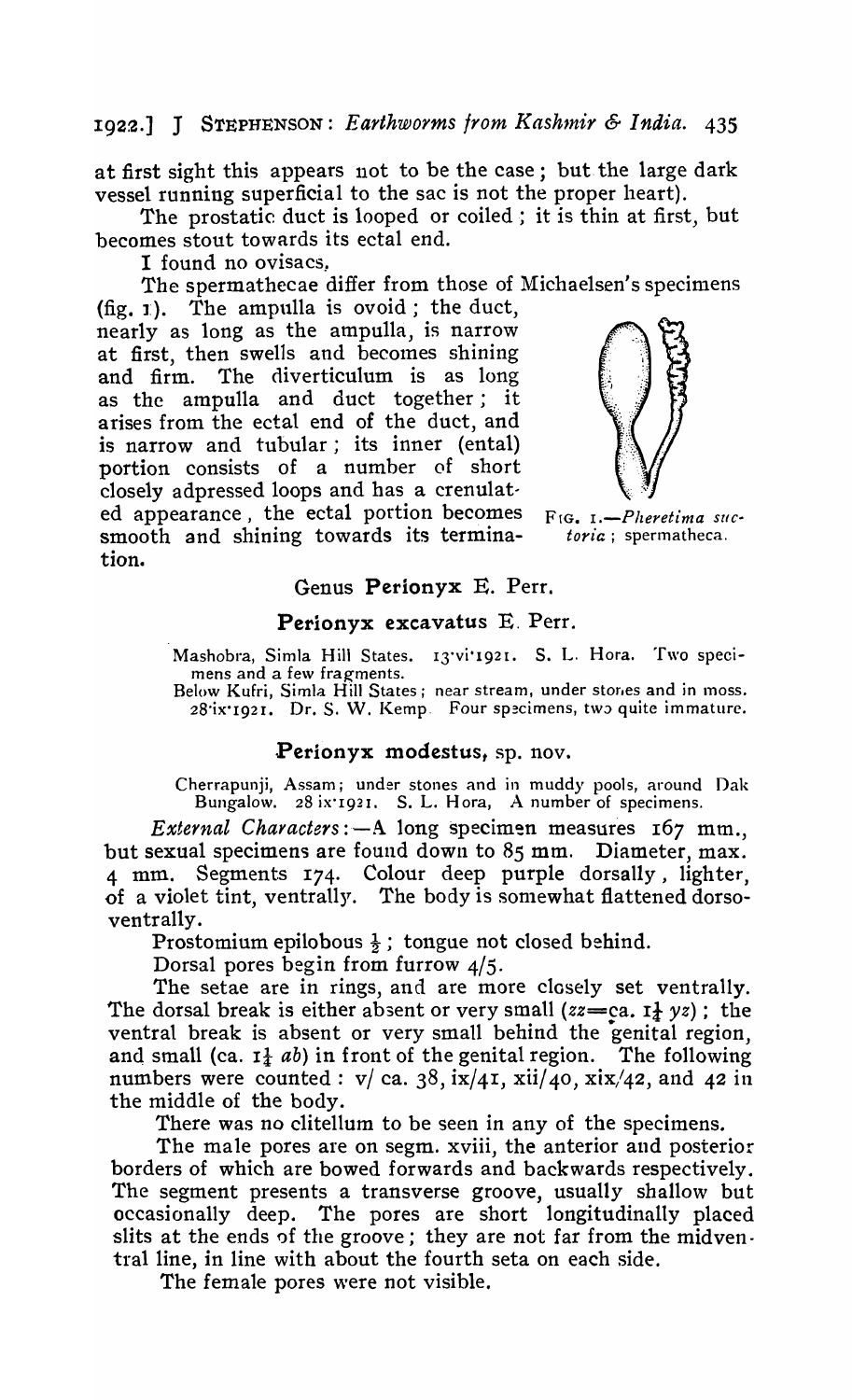The spermathecal apertures are in furrows  $7/8$  and  $8/9$ , near together, about in line with the third seta on each side.

There are no other genital marks.

*Internal Anatomy* :—Septa  $6/7$  and  $7/8$  are slightly thickened. 8/9 and 9/10 moderately so.

The gizzard is vestigial, in segment v. There are no calciferous glands; but the oesophagus is dark in colour, with transverse vascular striations, in segms. xii and xiii. The intestine begins to widen out behind the prostates.

The last heart is in segm. xiii.

The nephridia all end in the same line.

Testes and funnels are free in segms. x and xi. Seminal vesicles are present in segms. xi and xii, they fill the length of their segments, and are apposed to their fellows in the middorsal line.

Prostates are present in segm. xviii, but are very small; the duct is stout in relation to the size of the gland, is muscular and shining, and almost straight.

Ovaries and funnels are present in segm. xiii.

The spermathecae, in segms. viii and ix, are small elongated sacs, with no distinguishable duct, and a minute wartlike diverticulum near their base (not present in all).

There are no penial setae.

# Subfamily *OCTOCHAETIN* AE.

# Genus Octochaetus Bedd.

## Octochaetus beatrix Bedd.

Bombay. Coll. Prof. J. P. Mullan.

The original description of this species was given by Beddard (2j in 1902. In 1914 I described as a new species a worm which I called *Octochaetus dasi* (8), but I now believe that this is identical with Beddard's species. The following notes fill in a few gaps in our knowledge.

Prostomium epilobous  $\frac{1}{2}$ , the tongue is very narrow, and not cut off behind.

The setae in the present specimen were spaced as follows :in the middle of the body, and behind the genital region  $ab = I/3$  $aa=2/5$   $bc=2/3$   $cd$ ; on segm. ix  $ab=\frac{1}{2}$   $aa=\frac{1}{2}$   $bc=2/3$   $cd$ ;  $dd=2/3$ of the circumference.

The male area is a somewhat quadrilateral depression with rounded angles, small, rather deep, midventrally on segms. xviixix, it indents the posterior border of the clitellum, and is comprised within the lines of setae *a.* Small papillae are seen in the line of *b,* on the borders of the depression, in segms. xviii and xix, perhaps the porophores of the male and posterior prostatic apertures respectively, there is not distinct papilia or aperture 011 xvii. No seminal grooves were visible.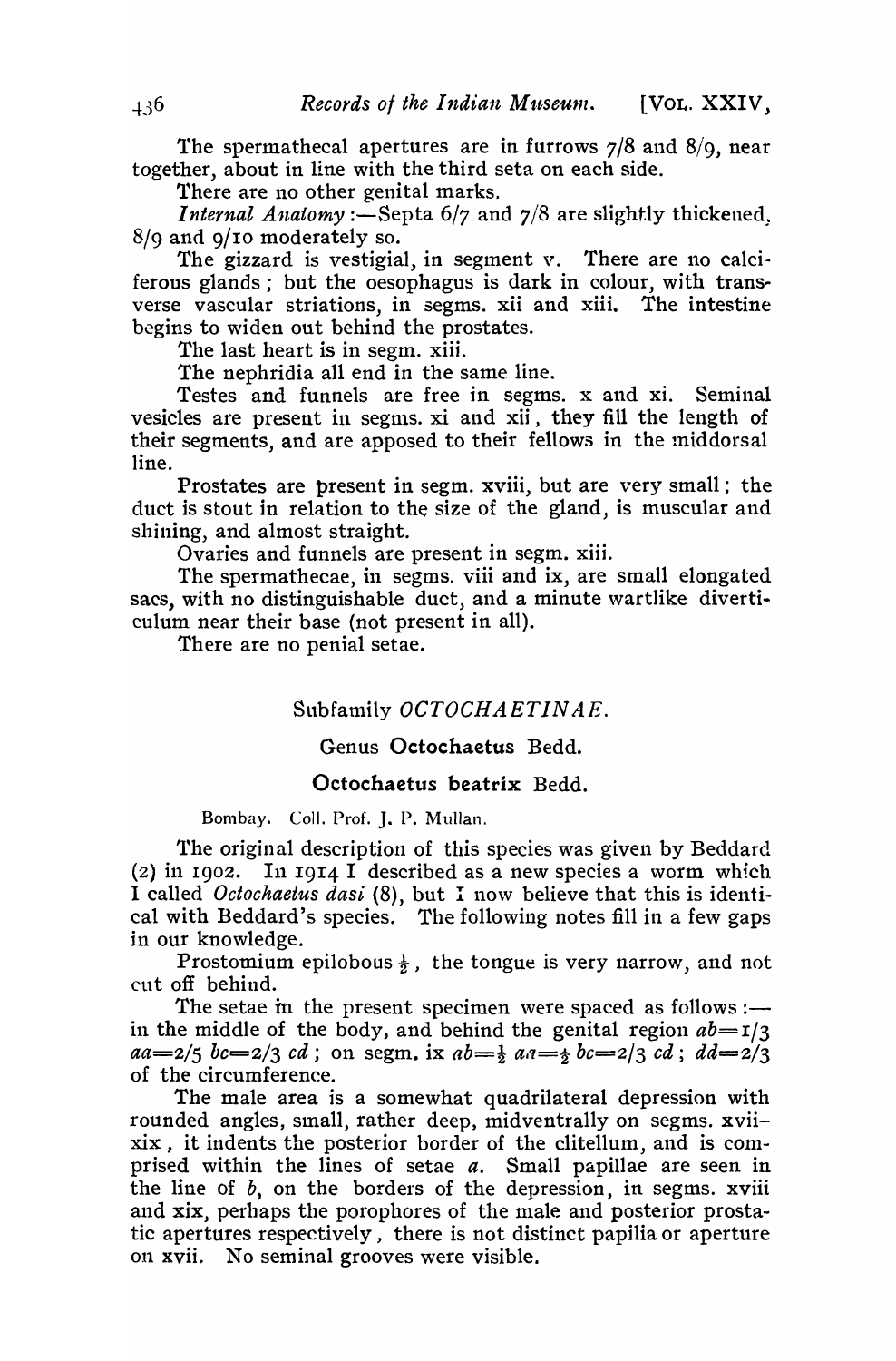# Ig22.] J STEPHENSON: *Earthworms Irom Kashmir & India. 437*

The female pore or pores are indicated by a small midventral depression on the anterior part of segm. xiv.

The spermathecal pores are two pairs, on minute papillae close to the middle line, the least trifle in front of the setal zones of segms. viii and ix.

Septum 5/6 is somewhat strengthened; the next is  $8/9$ , slightly thickened;  $9/10$ ,  $10/11$ , and  $II/I2$  are somewhat strengthened,  $I2/I3$  very slightly so, and the rest are thin.

Previous statements regarding the absence of penial setae appear to be mistaken. There was very little to indicate their presence; but an endeavour to isolate and mount the sac was successful in revealing one. This was very small,  $\cdot$  6 mm. long, and  $I_3\mu$  thick at its middle; the shaft has a slight double curve, and the tip is fairly sharply pointed; the ornamentation consists of a few irregular indentations of the margin near the free end (fig. 2). No copula- FIG.2.-Octochae-<br>term ateo from the apermatheool comments could the beatrix; penial tory setae from the spermathecal segments could  $\frac{u}{\text{set}} \frac{\text{bea}}{\text{set}} \times 460$ . be obtained.



## Genus Erythraeodrilus Steph.

#### Erythraeodrilus kempi var. bifoveatus (Steph.).

Bombay. Coll. Prof. J. P. Mullan.

I accept Michaelsen's recent separation of this and allied species trom the genus *Hoplochaetella*, and their union with *Erythra-eodrilus* (7). It now seems to me that the difference between the two species that I formerly described separately as *kempi* and *bifoveata* (10) is scarcely sufficiently marked to justify their being kept .apart.

#### Genus Eutyphoeus Mich,

### Eutyphoeus orientalis (Bedd.).

Dehra Dun; compound of Forest Research Institute (serial No. 111 of 27·viii'I92I).

This species, obtained from near Calcutta by Beddard and from Dehra Dun by Fedarb, has not been seen since 18g8. It is interesting to find it now in a batch of worms from Dehra Dun, one of the previously recorded localities. The following details  $may be noted:$ 

On segm. xvii are a pair of grooves or cracks, shaped like square brackets  $-$  [  $\;$  ]  $-$  overhung on their outer side by a thickened ridge; the male pores, with penial setae projecting, are in the posterior corners of the brackets. The longitudinal part of the grooves, and the pores themselves, are a little outside the line of setae *b.*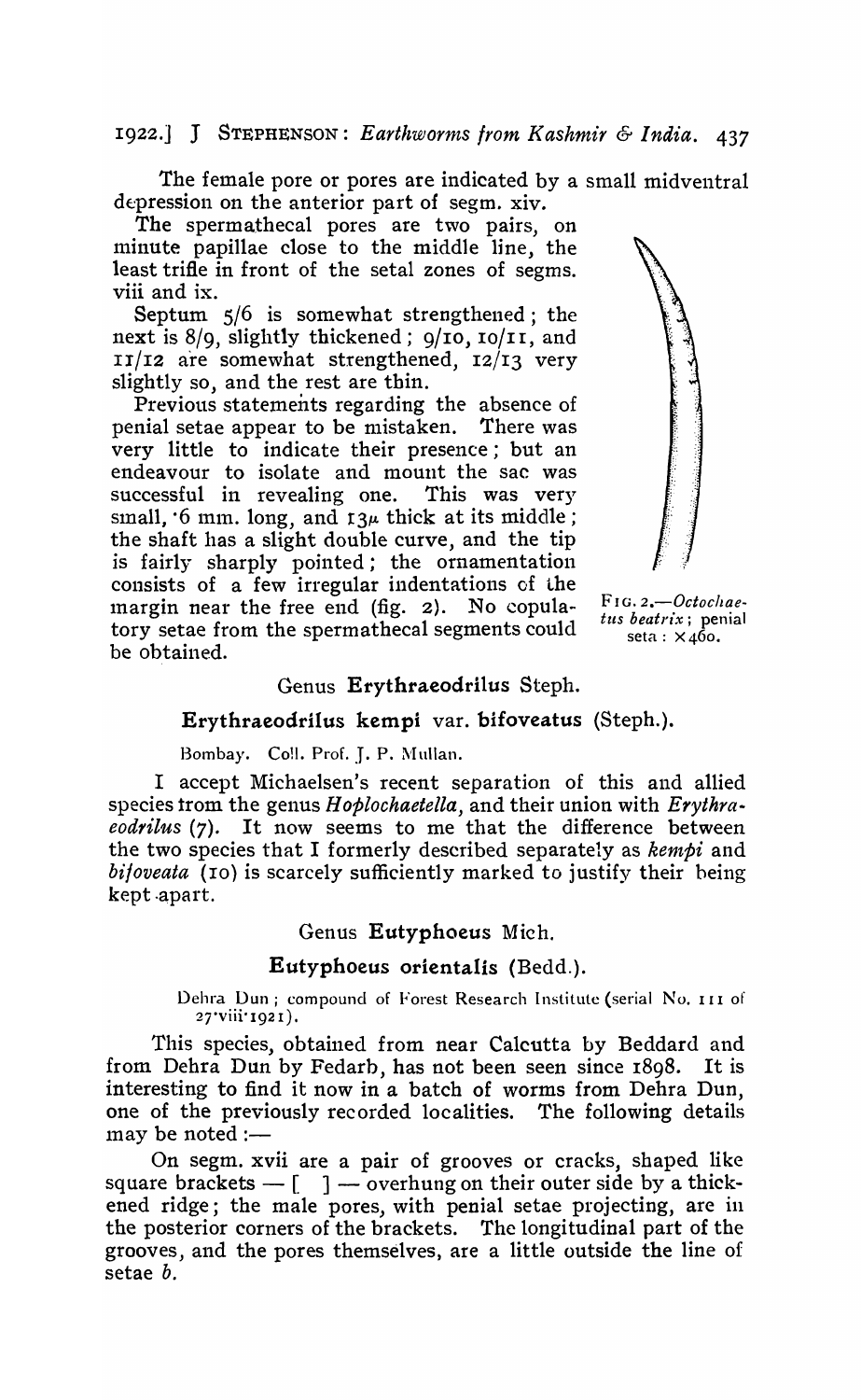The spermathecal apertures are transverse slits with their centre between *b* and *c*, but nearer  $c$ ,—the outer end of the slit reaches the line of *c.* 

The spermathecae are somewhat ovoid sacs; the duct is very



short and stout, from the under surface of the ampulla; the margin of the ampulla is crenated. The diverticula are two, attached to the beginning of the duct and rather on its posterior side; they appear to have one, two, or three small chambers.

The peculiar penial setae are  $2\frac{1}{2}$  mm. long. and  $26\mu$  thick in the middle, the shaft is almost straight, and the tip is bluntly pointed. The oblique markings, closely set along the borders of the distal end of the seta, are interpreted by Beddard as "chevron-shaped ridges"; FIG. 3. -*Eutyphoeus orien*-<br>talis; penial setae: ×300. were a cleavage along the oblique lines were a cleavage along the oblique lines  $(ffg. 3)$ .

# Eutyphoeus waltoni Mich.

Dehra Dun; compound of Forest Research Institute (serial No. III of 27'vii'1921).

# Genus Eudichogaster Mich.

# Eudichogaster mullani, sp. nov.

Bombay. Coll. Prof. J. P. Mullan.

*External Characters* :- Length 134 mm. Diameter 6 mm. Segments 200. Colour a light and even grey, no difference between dorsal and ventral surfaces. Anterior end rather bulbous. Secondary annulation on the anterior segments; iv and v biannular, vi triannular, vii and onwards to the clitellum with four, five or even more annuli.

Prostomium small and prolobous; a median dorsal groove divides segm. i throughout its length.

Dorsal pores very small, the first in furrow 12/I3; perhaps a small or rudimentary pore in  $II/I2$ .

Setae are not visible in segments ii-iv, and only a few are seen in v and vi. In the middle of the body  $ab=2/7$   $aa=2/5$  $bc = 2/3$  *cd*, and  $dd = ca$ .  $4/7$  of the circumference; behind the genital region  $ab = \frac{1}{4}$   $aa = 1/3$   $bc = 4/7$   $cd$ , while  $dd = 2/3$  of the circumference; in the anterior segments the ratios are about the same as these last.

The clitellum is not distinctly developed, hut perhaps extends over  $\frac{1}{2}$ xiii- $\frac{1}{2}$ xvii.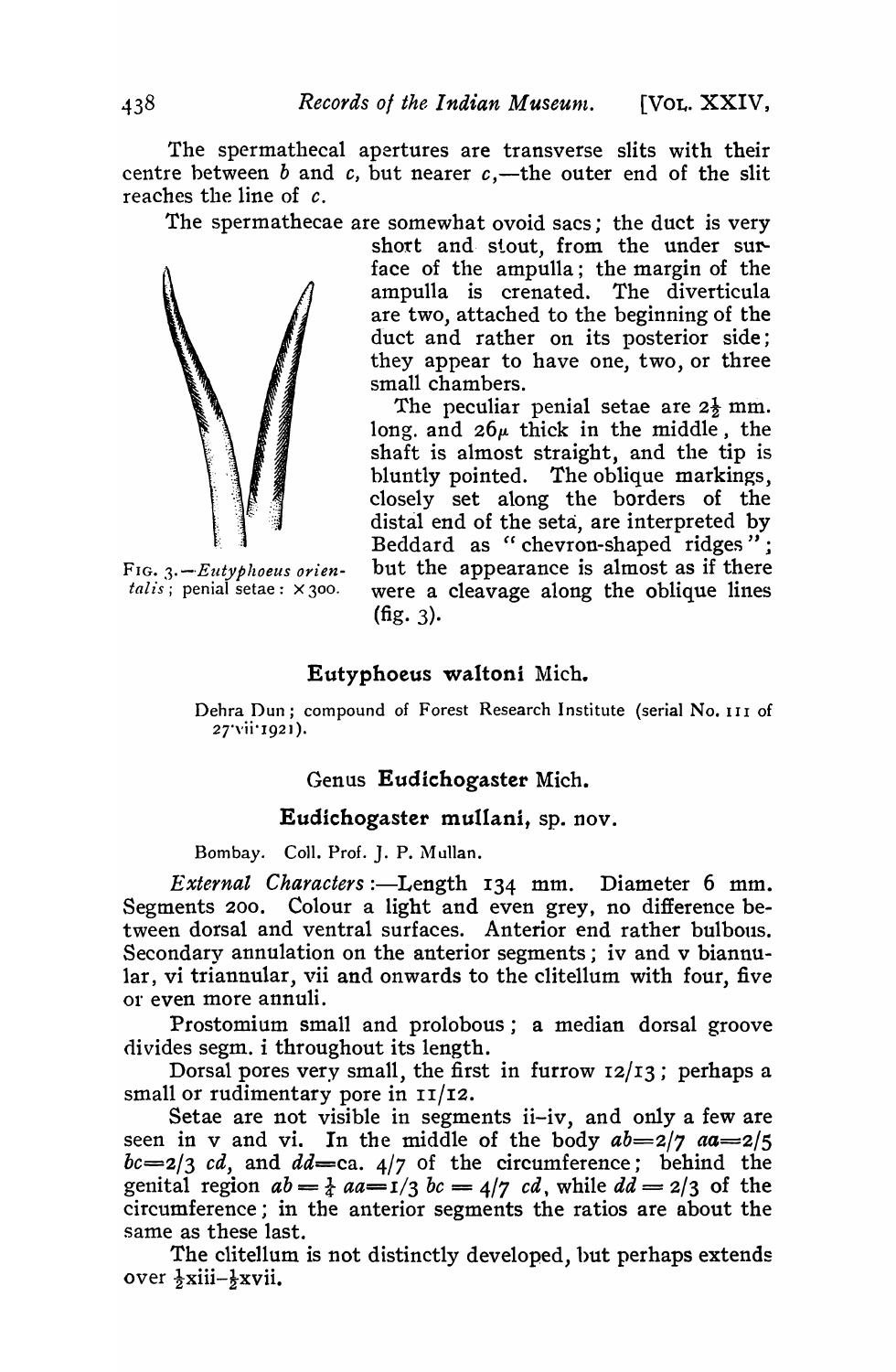# 1922.] J STEPHENSON: *Earthwor1nS Irom Kashmir* & *India. 439*

The midventral region of segments xvii-xix is depressed, the depression extending laterally from the line of setae  $b$  on one side to an equivalent extent on the other; in the bottom of the depression is an irregular slightly raised rough patch. The prostatic pores are perhaps on four small papillae at the angles of the depression, in or very slightly outside the line of setae *b,* and very slightly anterior to the setal zone of xvii and very slightly posterior to that of xix respectively.

On the anterior border and behind the posterior border of the rough patch in the depressed area, in other words posteriorly on segments xvii and xix respectively, and in the midventral line, are two papillae of small size, each appearing to have a pore in its centre.

The female pores were not seen.

On segment viii is a roughened patch, slightly elevated and extended in a transverse direction on each side to a little beyond the line of seta  $d$ ; it is narrow antero-posteriorly, and does not embrace the anterior two-fifths of the segment, nor, except between the lines of setae  $b$  and  $c$ , the posterior fifth either. Both pairs of setae are thus included in the patch. The spermathecal apertures are not visible, but from internal examination they are two pairs, behind furrows 7/8 and 8/9, but slightly in front of the setal zones of segments viii and ix, between the lines of setae *b*  and *c,* but nearer to that of *b.* 

*Internal Anatomy*: --Septum  $4/5$  is thin,  $5/6$  and all succeeding septa as far as  $10/11$  are moderately strong,  $8/9$  and  $9/10$ being the thickest of the series;  $11/12$  is somewhat thickened. and the rest are thin.

The gizzard in segment v is large, spherical, and very firm; that in vi is rather smaller. Calciferous glands are present in segments xi and xii; they are dark in colour, ovoid or kidneyshaped, well set off from the gut, not stalked but attached by one edge. The intestine begins in segm. xv. .

The last heart is in segm. xii.

Behind the genital region the micronephridia are arranged in a transverse row in each segment, about nine on each side; there is no marked difference in size, the most internal being a little smaller than the rest and a little closer together. At the hinder end of the body the arrangement is much the same; there are about seven nephridia on each side, and the innermost of the series is scarcely larger than the rest—a little larger than the one next to it.

Testes and funnels are free in segms. x and xi. Seminal vesicles are present in segms. ix, x and xii, in xii they are small, in ix smaller still, and in x there was one only, on the right side, and this was quite minute.

The prostates, in segms. xvii and xix, are small; the glandular part is disposed in a few loose coils or loops, the duct is thin, of the same diameter as the glandular part, but muscular and shining.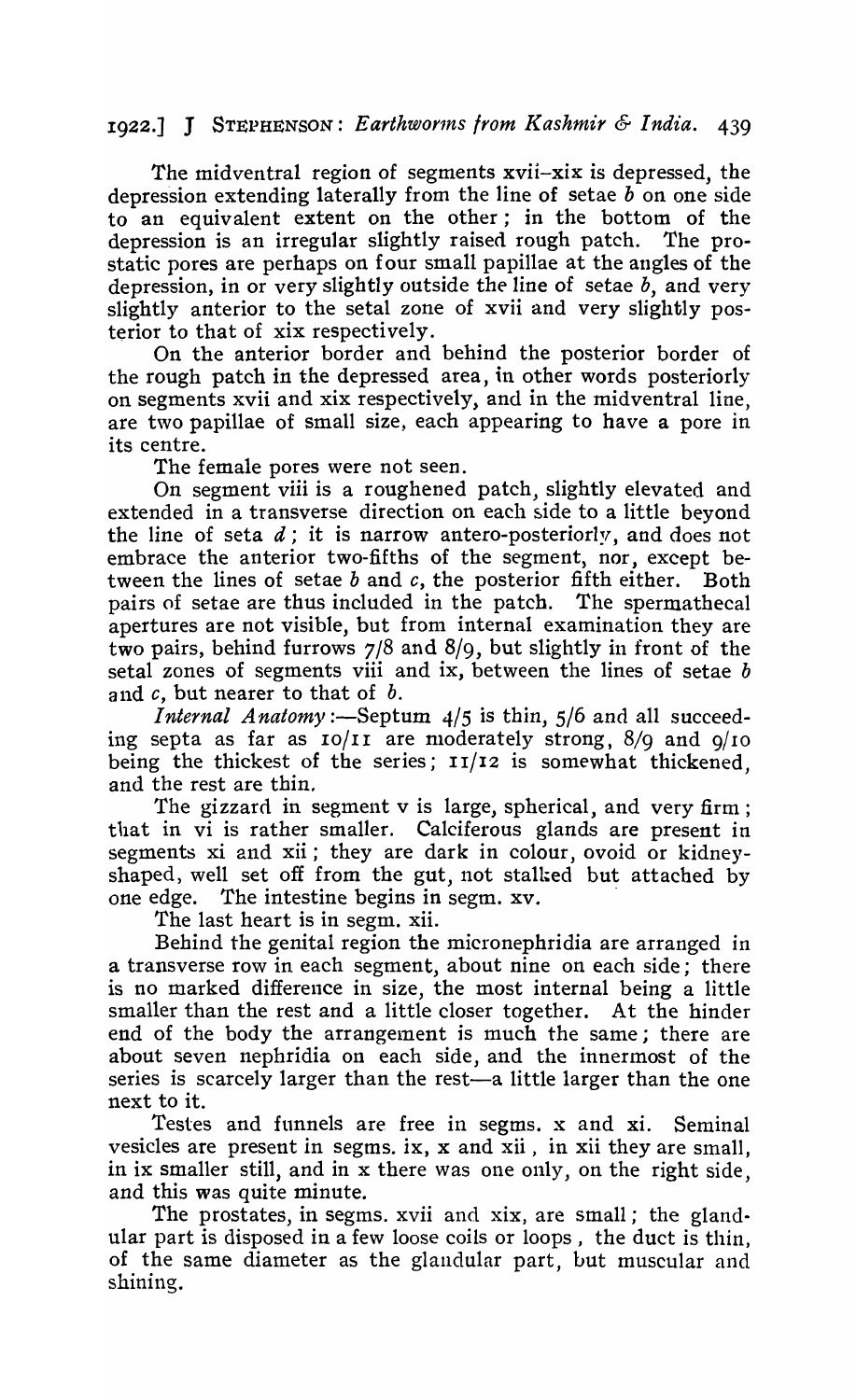'fhe spermathecae are in segments viii and ix; the ampulla is small and ovoid; the duct is short, and relatively wide. The



F<sub>1G. 4</sub>.--*Eudichogaster mullani*; copulatory seta; die is  $10\mu$ . The distal a, whole seta:  $\times$  50; b, tip of seta:  $\times$  300. half is either curved *a*, whole seta:  $\times$  50; *b*, tip of seta:  $\times$  300.

diverticulum is a small \vart-like swelling on the side of the duct.

Copulatory setae are found on segm. viii, in the site of the ventral bundles. In length, measured across the bend, they are  $\gamma$  mm. or more, and their thickness at the mid-<br>dle is  $16\mu$ . The distal through a quarter of <sup>a</sup>

circle, or bent and twisted more irregularly. The tip ends in a blunt point, there is no ornamentation (fig. 4).

# Family LUMBRICIDAE.

# Subfamily *GLOSSOSCOLECINAE*.

# Genus Pontoscolex Schmarda.

### Pontoscolex corethrurus (Fr. Müll.).

Ahmedabad. Coll. J. J. Asana. Several specimens.

# Subfamily *LUMBRICINAE.*

# Genus Helodrilus Hoffm.

# Helodrilus (Allolobophora) caliginosus subsp. trapezoides (Ant. Dug.).

Sariya Tal, about three miles to the west of Naini Tal, and at a lower level than Naini Tal; from underneath stone on the banks of the lake. Dr. B. Prashad. Two specimens, one mature. one immature.

Sukla Tal, almost a mile to the west of Naini Tal; 7000 ft.; from the margins of the lake. Dr. B. Prashad. Several specimens.

Gandarbal, Kashmir; ponds in the course of a shallow irrigation streamlet. *Ca*. 6000 ft. 14 vi<sup>.</sup> 1921. Dr. B. Prashad. Two specimens. Anchar Lake, Kashmir (an extensive marshy and weedy area in the course of the Sind River). 29'vi'1921. Dr. B. Prashad. A number of specimens.

### Helodrilus (Allolobophora) prashadi, sp. nov.

Gandarbal, Kashmir; ponds in the course of a shallow irrigation streamlet. *Ca.* 6000 ft. 14'vi'1921. Dr. B. Prashad. Several specimens.

*External Characters* :—Length 62 mm. Diameter 3 mm. Segments 133. Colour grey, with a slightly pinkish tinge.

Prostomium proepilobous.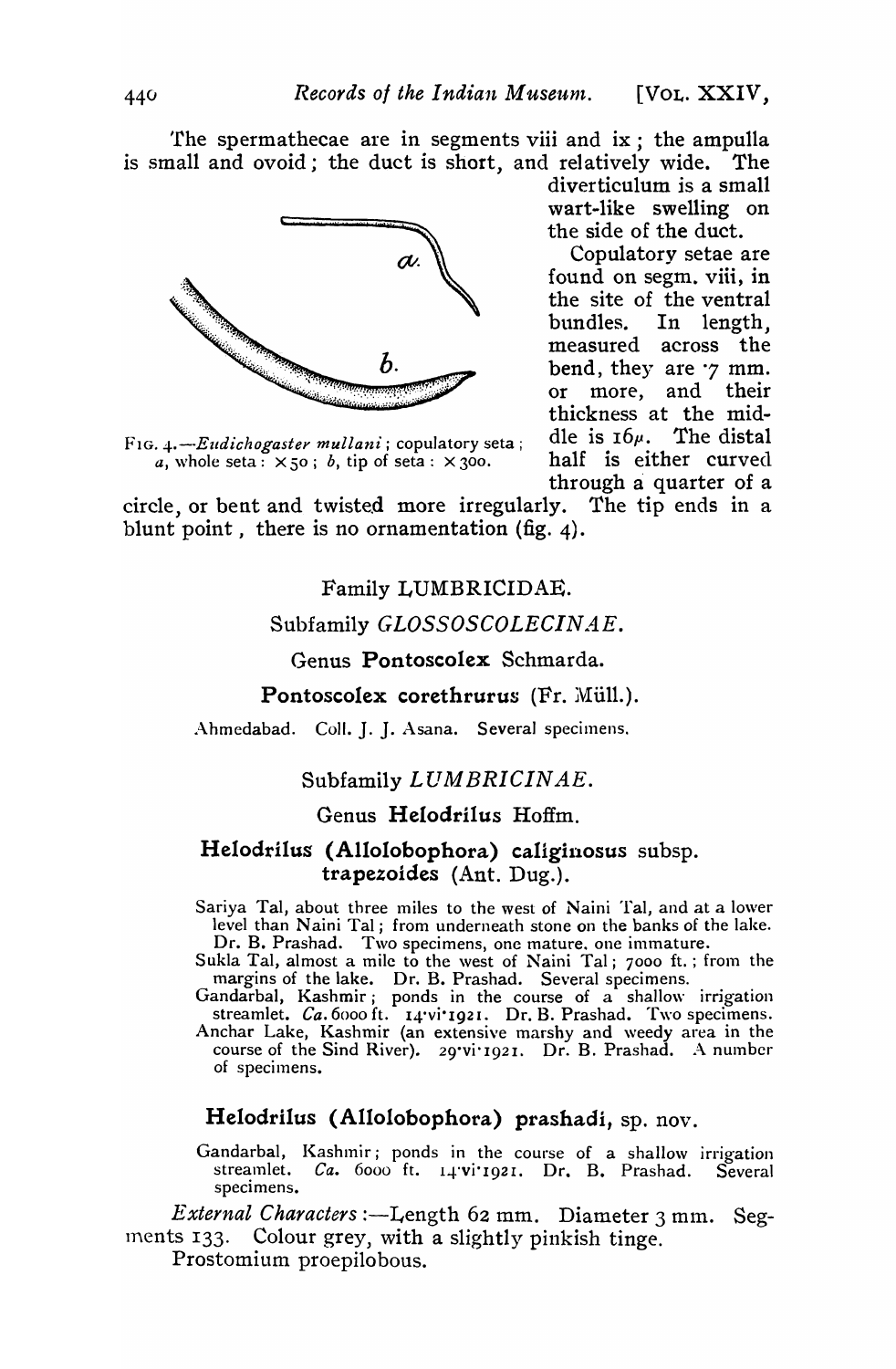# 1922.] J STEPHENSON: *Earthworms from Kashmir & India.* 441

Dorsal pores begin in furrow 4/5 or 5/6.

The setae are closely paired; *aa* is nearly twice *be; ab* is greater than cd; *dd* is less than half the circumference.

The clitellum extends from part of segment xxiii or segment xxiv to xxxii or xxxiii  $(= 9$  to more than 10). The clitellum is saddle-shaped, and the clitellar region is swollen, and flattened ventrally. "Ridges" or "walls" are present on segms. xxixxxxi; and the ventral setae in these segments are implanted on minute papillae.

The male pores are seated on very prominent papillae, hemispherical in shape on  $xy$  and encroaching also on  $xiv$  and  $xvi$ , the centres of the papillae are just outside the line of setae *b.* 

Female pores were not visible. Spermathecal pores are absent.

The ventral setae of segment xii, and sometimes those of segments xi and x, are situated on papillae.

*Internal Anatomy* :—Septum  $5/6$  is thin,  $6/7$ ,  $7/8$  and  $8/9$  are much thickened, 9/10 is fairly thick, and succeeding septa as far as 13/14 gradually diminish in thickness; the rest are thin.

The gizzard comprises two segments, xvii and xviii.

Testes and funnels are free in segms. x and xi. Seminal vesicles are present in  $ix, x, x$  and  $x$ ii, those in x are the smallest, though they are not much smaller than those in ix; those in xi and xii have a nodular surface, indeed they are almost racemose, being composed of small spherical lobules.

Spermathecae are absent.

The lateral setae of segments xi and xii are seen on internal dissection to be contained in large sacs. On examination they are found to be '76 mm. long, and almost straight, they are fairly sharply pointed, and the distal portion is grooved as in the clitellar setae of *Lumbricus terrestris.* 

*Rentarks* :—This species disagrees with the great majority of the subgenus, and resembles *Bimastus,* in having no spermathecae. This peculiarity has been recorded by Michaelsen in the case of H. (A.) *agatsehiensis* (4).

# Helodrilus (Dendrobaena) kempi, sp. nov.

Kufri, Simla Hill States; 7800 ft. Oct. 1921. Dr. S. W. Kemp. Two specimens, one mature.

*External Characters* :—Length 91 mm. Diameter 6 mm. Segments I28. Nonpigmented, light grey in colour.

Prostomium epilobous  $\frac{1}{2}$ , the tongue not cut off behind.

Dorsal pores from furrow 9/ro.

The setae are small; anteriorly  $ab = I/3$   $aa = \frac{1}{2}bc = cd$ , behind the male apertures the intervals between the individuals of a pair begin to widen, and behind the clitellum this separation becomes greater still, so that in the middle of the body the setae are no longer paired. Here  $ab = \frac{1}{2} - 3/5$   $aa = \frac{1}{4} - \frac{1}{2}$   $bc = 2$   $cd$  or nearly,  $dd = 1/3-2/5$  of circumference.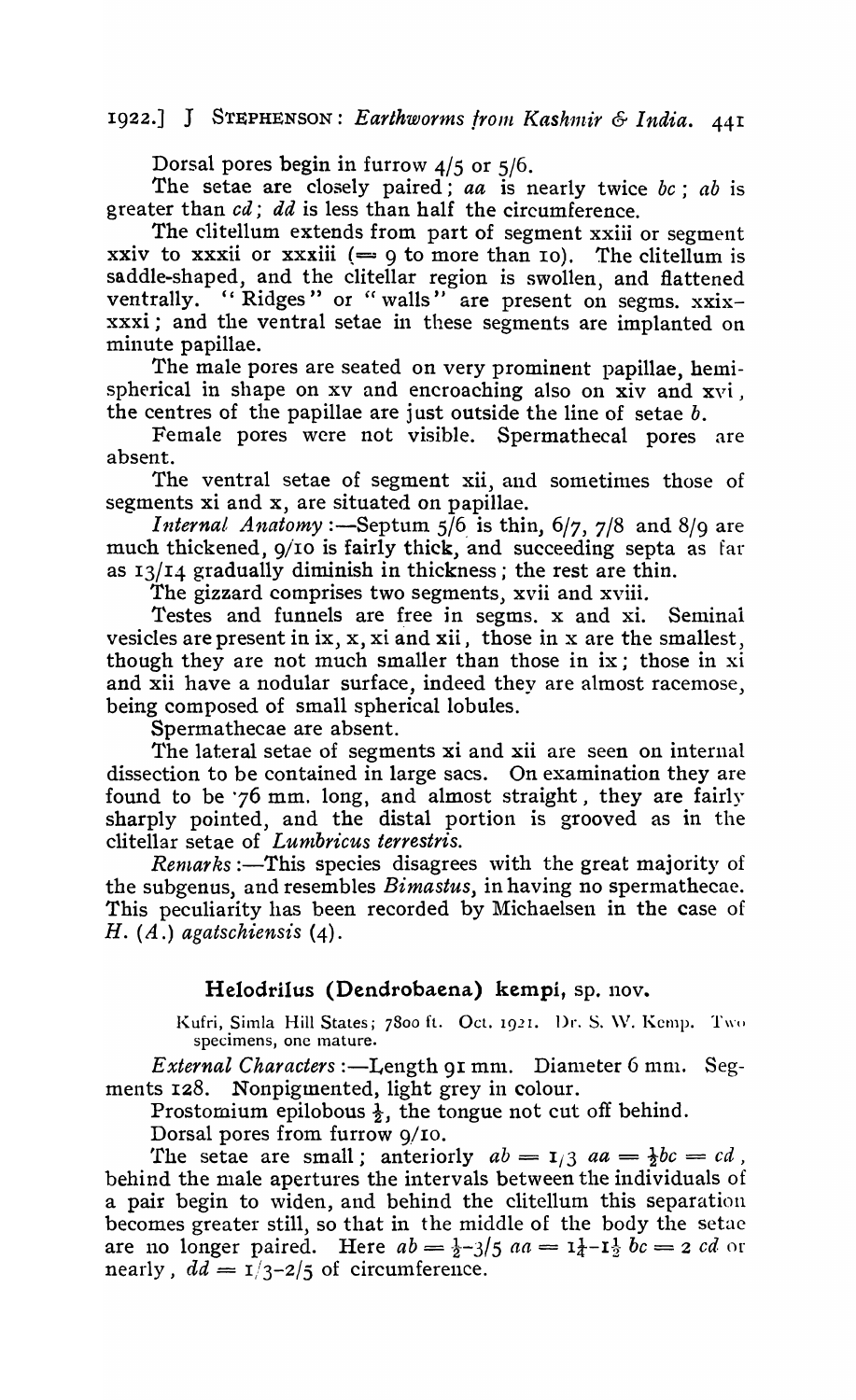The nephridiopores are just above the line of setae *b.* 

The clitellum is saddle-shaped, and extends over segms. xxixxxxiv  $(= 6)$ . The ridges of puberty are indistinct, and appear to be coextensive with the clitellum, or perhaps exclude the last segment and half of the first.

The male pores are on segm. xv; they appear as transverse slits which extend from the line of setae  $b$  to that of  $c$ , with tumid anterior and posterior lips which cause the limits of segment xv to bulge forwards and backwards.

The spermathecal apertures are in furrows  $q/10$  and  $10/11$ , in the line of setae  $d$ .

*Internal Anatomy* :-Septum  $4/5$  is thin,  $5/6 - 15/16$  are thickened, 6/7-8/9 most so, the rest only slightly.

The gizzard takes up two segments; xvii and xviii. There are oesophageal pouches in segm. x, the calciferous glands in xi form large lateral widenings of the oesophagus which, however,

> are not set off from the tube; they are continued back, but are less prominent, in xii, and are not distinguishable behind this. The last heart is in xii, but this is much smaller than the one in xi, and is at a deeper level.

> Testes and funnels are free, in segms. x and xi. There are four pairs of seminal vesicles, in segms. ix-xii, all of quite moderate size, those of segm. x are equal in size to those of ix.

> Spermathecae are present in segms. x and xi as small round sacs sessile on the body-wall.

The ventral setae of segm. xv are slightly FIG. *S.-Helodrilus (Den-* modified. The points are apparently soft*drobaena) kempi*; geni- ened, the characteristic feature is a faint<br>tal seta from segm.  $x = \text{softmax}$  and the distal portion of the tal seta from segm.  $xv:$  sculpturing of the distal portion of the shaft by a numerous series of transverse

markings, slightly jagged and convex towards the insertion of the seta (fig. 5).

# Helodrilus (Bimastus) constrictus (Rosa).

13'vi'1921. S. L. Hora. A single Mashobra, Simla Hill States.<br>specimen, incomplete behind.

# Helodrilus (Bimastus) parvus (Eisen).

Sukha Tal, almost a mile to the west of Naini Tal; *ca.* 7000 ft. From the margins of the lake. Dr. B. Prashad. Five specimens.

Chenar Bagh Nullah (a very shallow slow-running stream with a sandy,<br>and muddy bottom), Srinagar, Kashmir,  $6-8$ 'vi'1921. Dr. B. and muddy bottom), Srinagar, Kashmir. 6-8'vi'1921. Prashad. A single specimen.